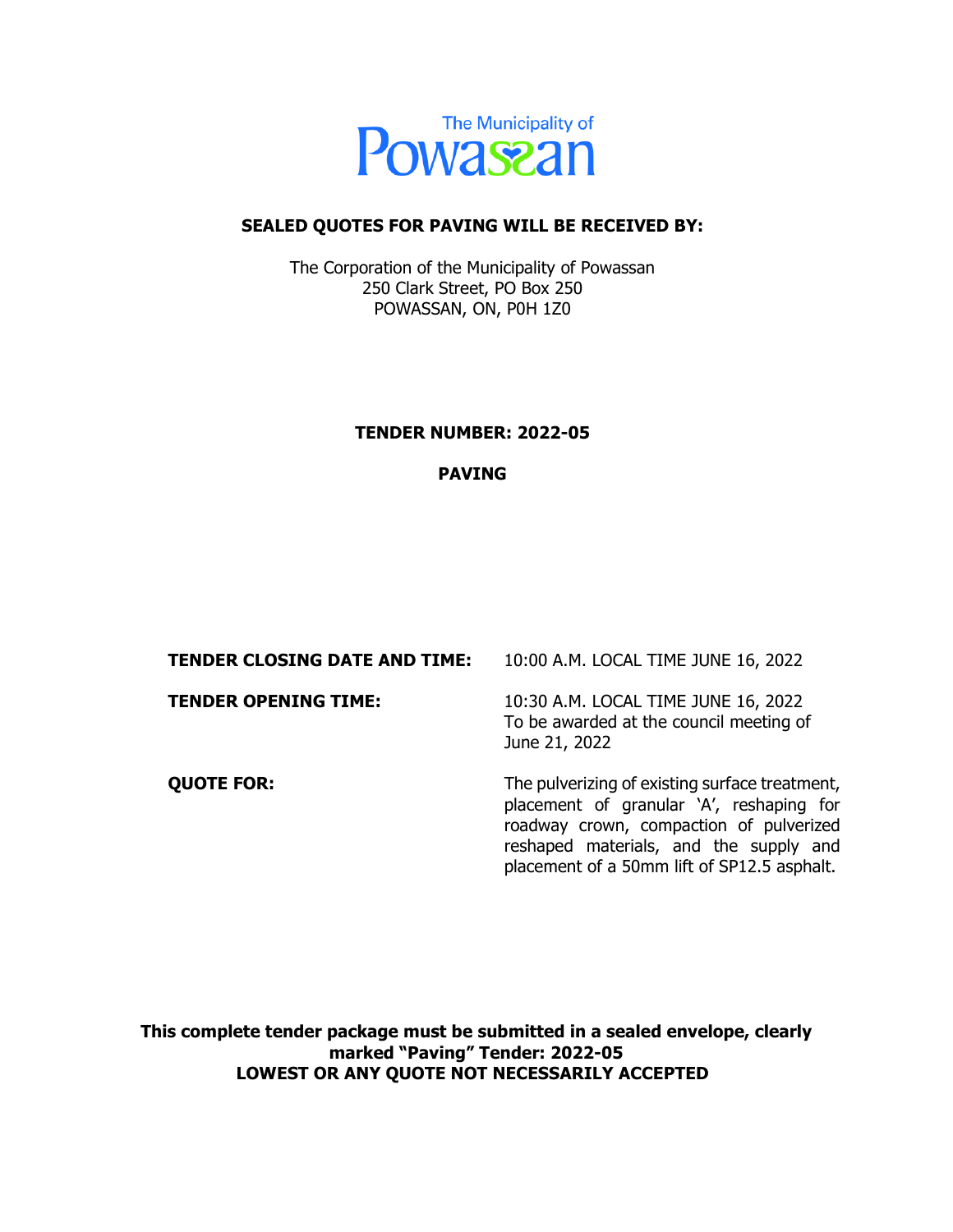### **Location Of Work:**

The locations of work are to be:

• Big Bend Ave; from South Street Easement to End/Cul-de-sac, approx. 397m.

### **Schedule of Contract Documents:**

- 1. The following information for bidders
- 2. The following Special Provisions
- 3. Bid Form
- 4. Appendix A-Typical Cross Section
- 5. Appendix B-Aerial View of Construction Limits
- 6. Appendix C-City of North Bay Standards
- 7. Standards OPSS.MUNI 100, OPSS 206, OPSS 330, OPSS 314, OPSS 501, OPSS 310, OPSS.PROV 313, OPSS.MUNI 1151(These forms are not attached hereto).

# **General Information:**

All inquiries concerning the tender, prior to tender closing shall be directed to:

**Codey Munshaw, Director of Public Works & Engineering Municipality of Powassan Box 250, 250 Clark Street, Powassan ON P0H 1Z0 Telephone 724-2813 ext. 202 or 705-491-1749/Fax 724-5533 Email: cmunshaw@powassan.net**

For the purpose of this document a company conducting work for the Municipality of Powassan, will hereby be referred to as a "Contractor".

The Contractor shall contact the above designated municipal employee for all matters related to the bidding process. The Municipality of Powassan will not be liable for any and all information the contractor receives from any Municipal employees and/or council members, that are not listed as a point of contact in this tender.

The Contractor will submit their sealed proposals by traditional mail/drop-off at the previously stated Municipal building before tender closure. Contractors must submit this entire completed Tender package.

A Contractor may amend their Tenders at any time prior to the set closing date/time by submitting a signed and sealed amendment. No amendments will be accepted post Tender closure. A Tender may be voided by superseding it with a later Tender or letter of withdrawal, prior to the closing date and time.

Any and all Tenders that are received after the Tender closing date/time, will be rejected by the Municipality. Any and all unsigned Tenders will be deemed unacceptable, and will be rejected by the Municipality.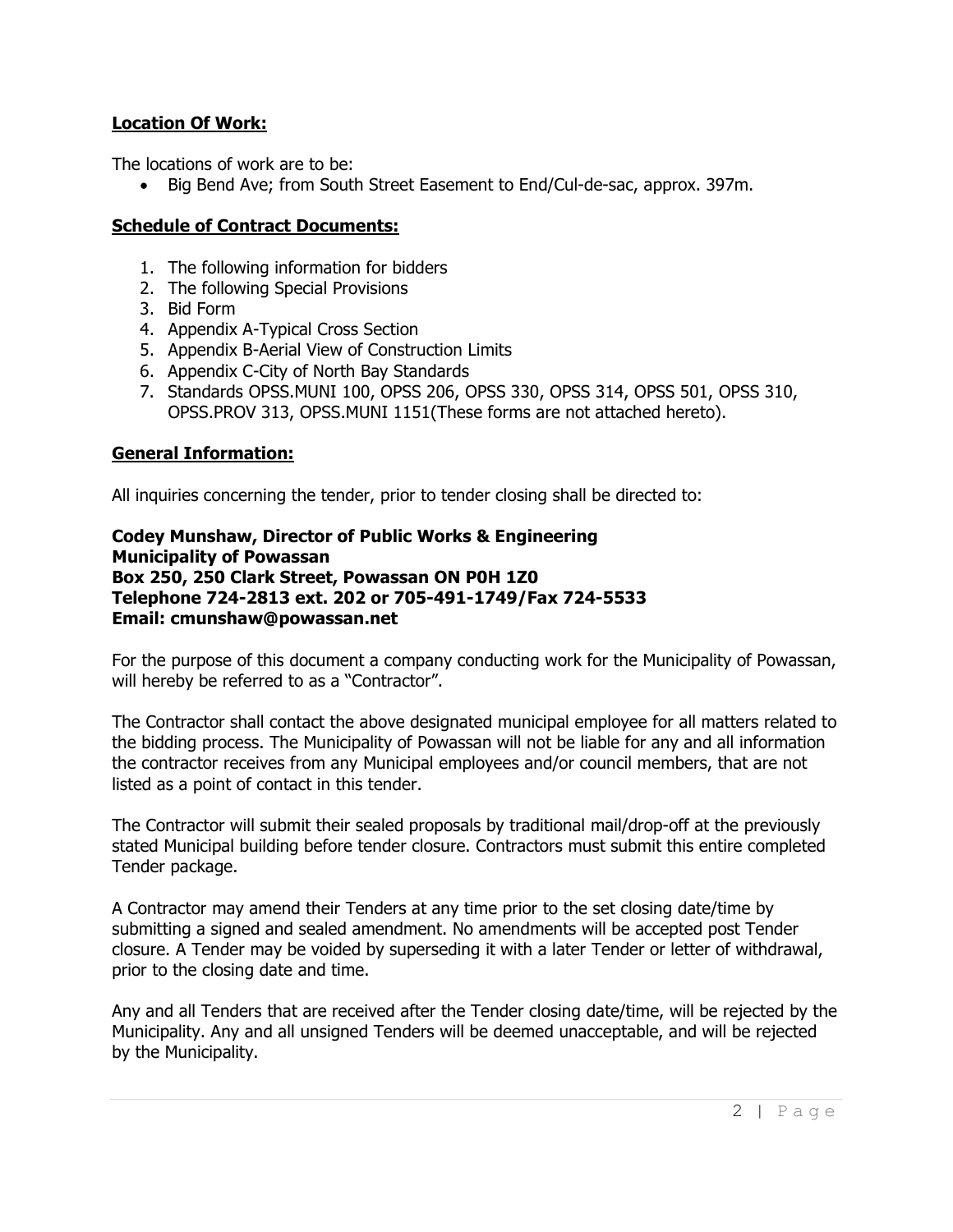The Municipality reserves the right to reject any or all tenders. The Municipality shall have the right to cancel the request process and to place a new request for tenders. The tenders shall be evaluated by the Municipality in its sole and unfettered discretion. The Municipality reserves the right, in its absolute discretion to accept a tender which it deems most advantageous to itself and the right to reject any tender, in each case without giving any notice. Supplementary materials changing the terms of the request shall render the quote non-compliant. Tenders which contain qualifying conditions may, at the sole discretion of the Municipality, be disqualified or rejected. In no event will the Municipality be responsible for the costs of the preparation of the submission of a tender. No Bidder shall have any claim for any compensation of any kind because of participating in this tendering process and by submitting a tender each Bidder shall be deemed to have agreed that it has no claim.

Notification of Acceptance of tender will be by telephone and written form of notice, to the address of the Contractor used on the bid forms. The Date of Acceptance shall be deemed to be the date the Contractor receives the Notification of Acceptance.

The Tender opening will be on June 16, 2022, at 10:30am at 250 Clark Street, Powassan. For those wishing to attend the Tender opening, please see the front reception prior to the opening time.

# **Project Details:**

The work shall consist of: pulverization to the full depth of existing surface treatment, application of 50mm of granular 'A' (quarried), reshaping of roadway to ensure a minimum of 3% crown (See Appendix A-Typical Cross Sections), compaction of granular materials to 98% standard proctor, application of a 50mm lift of SP12.5 (as per Appendix C), and the application of granular 'A' on shoulders to bring shoulders flush with asphalt paving.

SP12.5 shall use 58-34 performance grade asphalt cement (PGAC). The Contractor shall provide the Director of Public Works & Engineering with asphalt mix design for approval prior to commencement of work. No work shall commence until the Contractor has received approval from the Public Works Engineer. Placement of Superpave asphalt shall be in accordance with the attached special provisions, Appendix C, and previously stated OPSS.

Locations of work shall be:

• Big Bend Ave; from South Street Easement (20m North of 153 Big Bend Driveway) to End/Cul-de-sac, approx. 410m.

Approximate construction limits are identified in Appendix A & B, however the start and end limits will be confirmed on site after contract has been awarded.

# **To be completed by AUGUST 26, 2022**

The name and location of the asphalt plant materials will be sourced from

\_\_\_\_\_\_\_\_\_\_\_\_\_\_\_\_\_\_\_\_\_\_\_\_\_\_\_\_\_\_\_\_\_\_\_\_\_\_\_\_\_\_\_\_\_\_. The granular extraction for asphalt mix, must be from a valid licensed industrial pit or quarry. It is the responsibility of the bidder to ensure proper operations and licensing. Name of pit/quarry product is to be taken from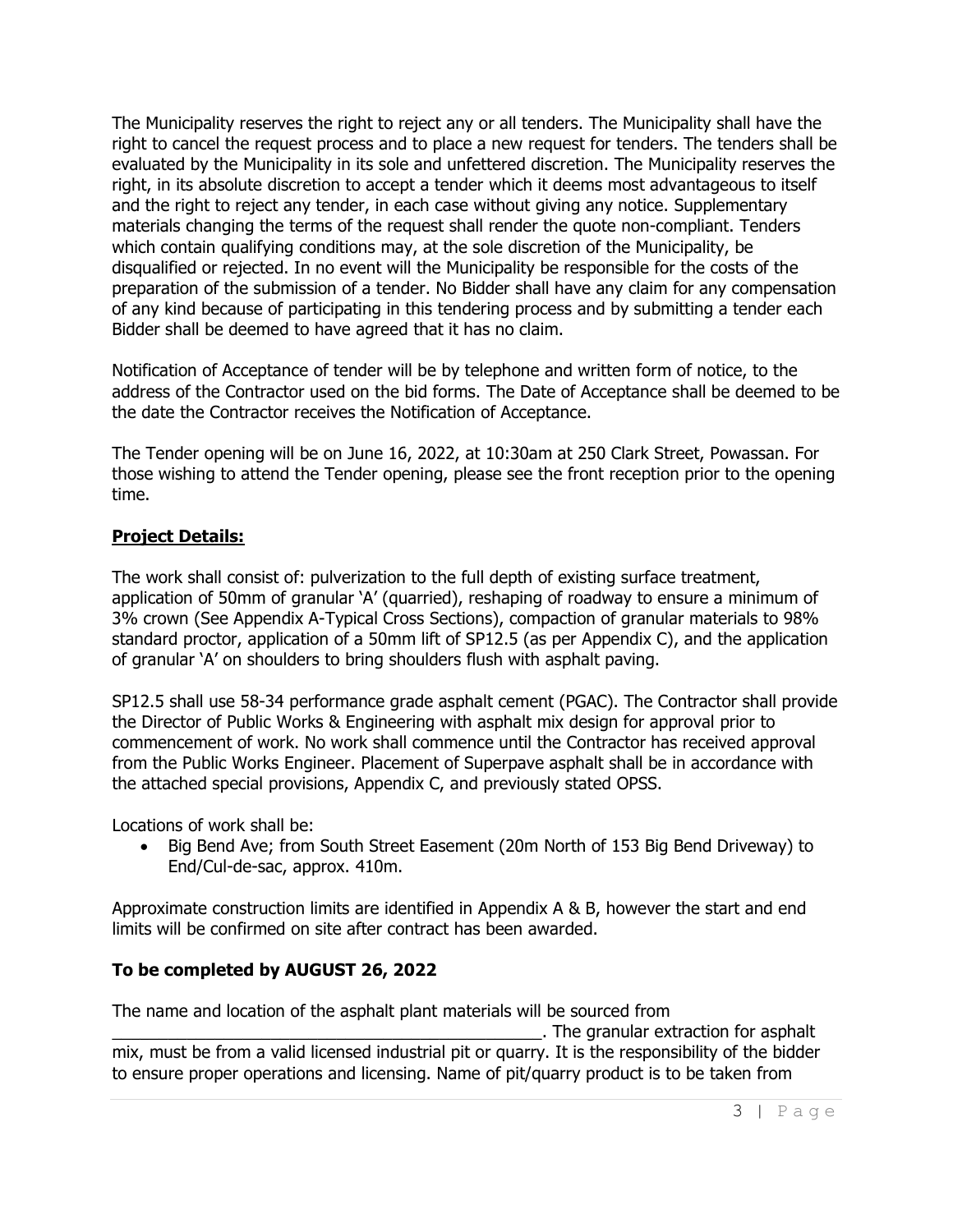\_\_\_\_\_\_\_\_\_\_\_\_\_\_\_\_\_\_\_\_\_. A copy of Aggregate Resources Act License for source of material must accompany tender.

The quantities listed in the tender form are approximate only and are subject to increase or decrease at no liability to the Municipality beyond the bid unit price, please refer to the Bid Form for quantities.

The Contractor shall perform his/her work in such a way to cause the least possible inconvenience to the travelling public and shall provide all necessary warning signs and flagmen or other protective and/or warning devices as required by Ontario Traffic Manual-Book 7. The work shall be completed during **daylight** hours only.

For the unit price bid, the Contractor shall supply all materials, labour, tools, equipment and all other things necessary to complete the work in accordance with these contract documents and to the satisfaction of the Municipal Public Works Engineer or his representative.

# **Payment:**

Measurement for payment shall be as follows: pulverization of existing surface treatment shall be paid per square meter (m<sup>2</sup>), asphalt removal shall be paid per square meter (m<sup>2</sup>), quarried granular 'A' shall be paid in tonnes per truck, and SP12.5 shall be paid by in tonnes per truck. Measurement and ticket for each load will be issued to the Public Works Engineer. The method of weighing shall be by permanent scale, portable flat scale, or loader scale. Proof of calibration of scale must be provided prior to commencement of work.

Payment will be made in response to the Contractor's invoice, and will be made when all work has been completed to the satisfaction of the Public Works Engineer or his representative. Confirmation of the material weight, performed at the MTO Wasi Truck Inspection Station, may be requested at any time during construction by the Public Works Engineer.

# **Asphalt Best Practices:**

The Contractor shall ensure that industry best practices are used during the mixing of asphalt. The contractor will ensure that the following best practices are utilized:

PGAC Quality and Durability. Control the quality of your PGAC by specifying MSCR, DENT and Ash Content for all modified grades, in addition to the regular PG specification. This will eliminate questionable modification techniques; will ensure responsible use of REOBs; will mandate elastomeric (polymer) modification and will ensure superior fatigue properties for the binder. Refrain from banning or mandating ingredients, as this approach does not ensure high performance binders.

PGAC Low Temperature Properties. The adoption of the Extended BBR test is not recommended, as it will take binders in a whole new direction regarding physical properties and will lead to substantial cost increases. If concerns exist about thermal cracking or other cold weather distresses, it should be addressed by lowering the low-end grade of the PGAC.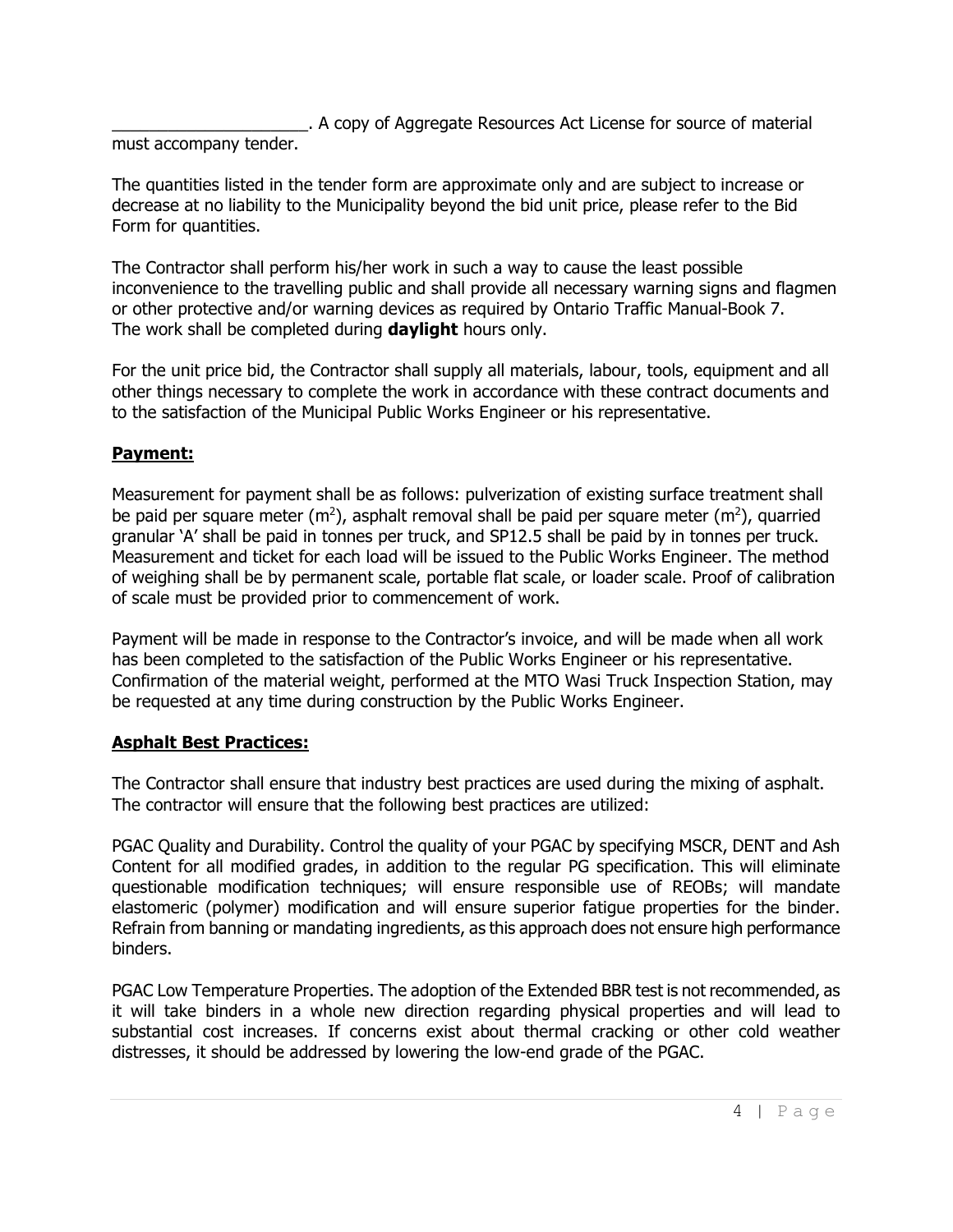AC content for HMA mixes. A minimum asphalt cement content of 4.7% for base mixes and 5.0% for surface mixes is recommended. Binder content is the single most important parameter for ensuring superior fatigue performance and durability in HMA mixes.

Rational use of RAP. Control a reasonable utilization of RAP in HMA mixes. The virgin PGAC grade must be adjusted if the RAP content in the HMA exceeds 20%, as per the guideline in the table below. Maximum recommended virgin AC replacement ratios are also shown in the table below. The rational use of RAP ultimately depends on the RAP's characteristics (PGAC content and its recovered properties, gradation, etc.), which should be verified at the mix design stage.

| <b>RAP Content in HMA</b>             | <b>Virgin PGAC Grade</b>                     |
|---------------------------------------|----------------------------------------------|
| <b>RAP Content in HMA</b>             | $0 - 20\%$ Use original PG grade (ex. 58-28) |
|                                       | $20 - 40\%$ 1 PG grade softer (ex. 52-34)    |
|                                       | Over 40% 2 PG grades softer (ex. 46-40) or   |
|                                       | special grade                                |
| Max. Virgin PGAC Replacement Ratio, % | 40% max in base mixes                        |
|                                       | 20% max in surface mixes                     |

HMA Design and Construction. Ensure that HMA crucial durability requirements are met, such as moisture resistance and target compaction levels. If needed, use antistripping additives, lime, compaction aides, WMA additives, etc., as required by the design. Always ensure that paving best practices are met and that a robust quality assurance testing program is in place.

# **Performance Evaluation:**

Failure to execute the contract in a competent and timely manner will result in the disqualification of the bidder from bidding on the Municipality of Powassan's contracts for a period of two (2) years.

# **Special Provisions:**

See appendix C for asphalt specifications. If there is conflicting information between Appendix C and the OPSS stated in the contract, Appendix C shall govern.

# **Testing:**

- a) Asphalt mix design and lab test results shall be provided to the Director of Public Works & Engineering in advance of construction.
- b) Costs for tests on asphalt materials ordered by the Director will be paid by the Municipality.
- c) Notwithstanding the above, all other testing programs, or tests of failed specimens, or excessive amounts of testing which in the Director's opinion results from inefficiency or lack of normal care and workmanship, will be at the Contractor's expense.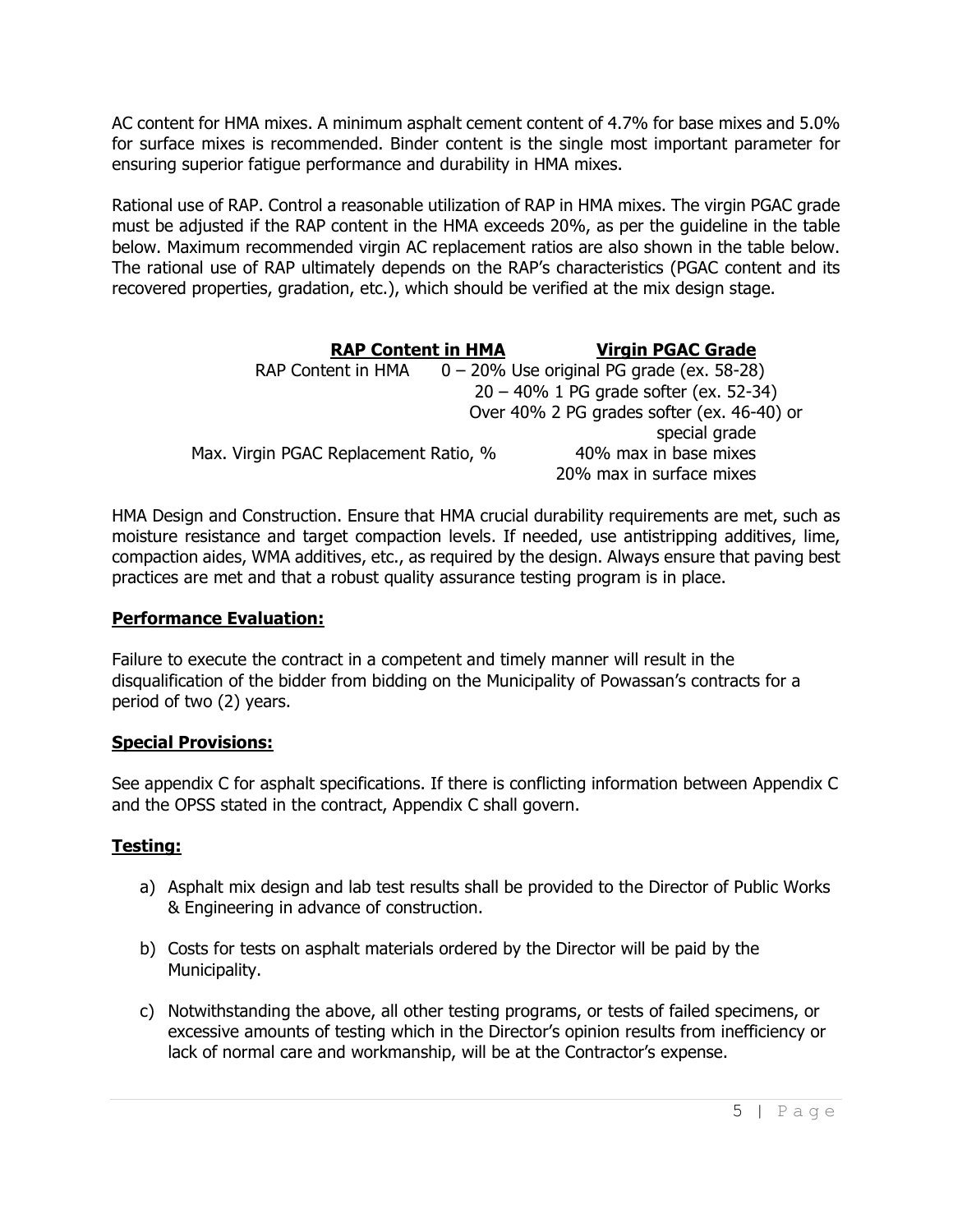Should the materials testing not meet the standards set forth in the applicable OPSS, the Contractor may be requested to replace all materials from the failed material lot, at his/her own expense.

#### **Contractors Ability To Perform Work:**

The Contractor is required to complete the following statements, and is required to include the said statements using the space provided or similar documentation provided by the Contractor in their Tender submission.

- Statement A: The Contractor must state contracts and/or experience in successfully performing similar projects.
- Statement B: The Contractor must provide names and addresses of all Subcontracts that will be performing work on this contract, and shall state the portion of work allotted to each. Only one Subcontractor shall be named for each part of the work sublet.

 $\mathcal{L}_\text{max}$  , and the contract of the contract of the contract of the contract of the contract of the contract of the contract of the contract of the contract of the contract of the contract of the contract of the contr  $\overline{\phantom{a}}$  , and the contract of the contract of the contract of the contract of the contract of the contract of the contract of the contract of the contract of the contract of the contract of the contract of the contrac  $\overline{\phantom{a}}$  , and the contract of the contract of the contract of the contract of the contract of the contract of the contract of the contract of the contract of the contract of the contract of the contract of the contrac  $\mathcal{L}_\text{max}$  , and the contract of the contract of the contract of the contract of the contract of the contract of the contract of the contract of the contract of the contract of the contract of the contract of the contr

 $\overline{\phantom{a}}$  , and the contract of the contract of the contract of the contract of the contract of the contract of the contract of the contract of the contract of the contract of the contract of the contract of the contrac  $\overline{\phantom{a}}$  , and the contract of the contract of the contract of the contract of the contract of the contract of the contract of the contract of the contract of the contract of the contract of the contract of the contrac  $\overline{\phantom{a}}$  , and the contract of the contract of the contract of the contract of the contract of the contract of the contract of the contract of the contract of the contract of the contract of the contract of the contrac  $\overline{\phantom{a}}$  , and the contract of the contract of the contract of the contract of the contract of the contract of the contract of the contract of the contract of the contract of the contract of the contract of the contrac

 $\overline{\phantom{a}}$  , and the contract of the contract of the contract of the contract of the contract of the contract of the contract of the contract of the contract of the contract of the contract of the contract of the contrac  $\overline{\phantom{a}}$  , and the contract of the contract of the contract of the contract of the contract of the contract of the contract of the contract of the contract of the contract of the contract of the contract of the contrac  $\mathcal{L} = \{ \mathcal{L} \mid \mathcal{L} \text{ and } \mathcal{L} \text{ and } \mathcal{L} \text{ and } \mathcal{L} \text{ and } \mathcal{L} \text{ and } \mathcal{L} \text{ and } \mathcal{L} \text{ and } \mathcal{L} \text{ and } \mathcal{L} \text{ and } \mathcal{L} \text{ and } \mathcal{L} \text{ and } \mathcal{L} \text{ and } \mathcal{L} \text{ and } \mathcal{L} \text{ and } \mathcal{L} \text{ and } \mathcal{L} \text{ and } \mathcal{L} \text{ and } \mathcal{L} \text{ and } \mathcal{L$  $\overline{\phantom{a}}$  , and the contract of the contract of the contract of the contract of the contract of the contract of the contract of the contract of the contract of the contract of the contract of the contract of the contrac

Statement C: The Contractor shall provide a list of suppliers.

Statement A – Contractor's Experience For Reference:

Statement B – List of Subcontractors:

Statement C – List of Suppliers: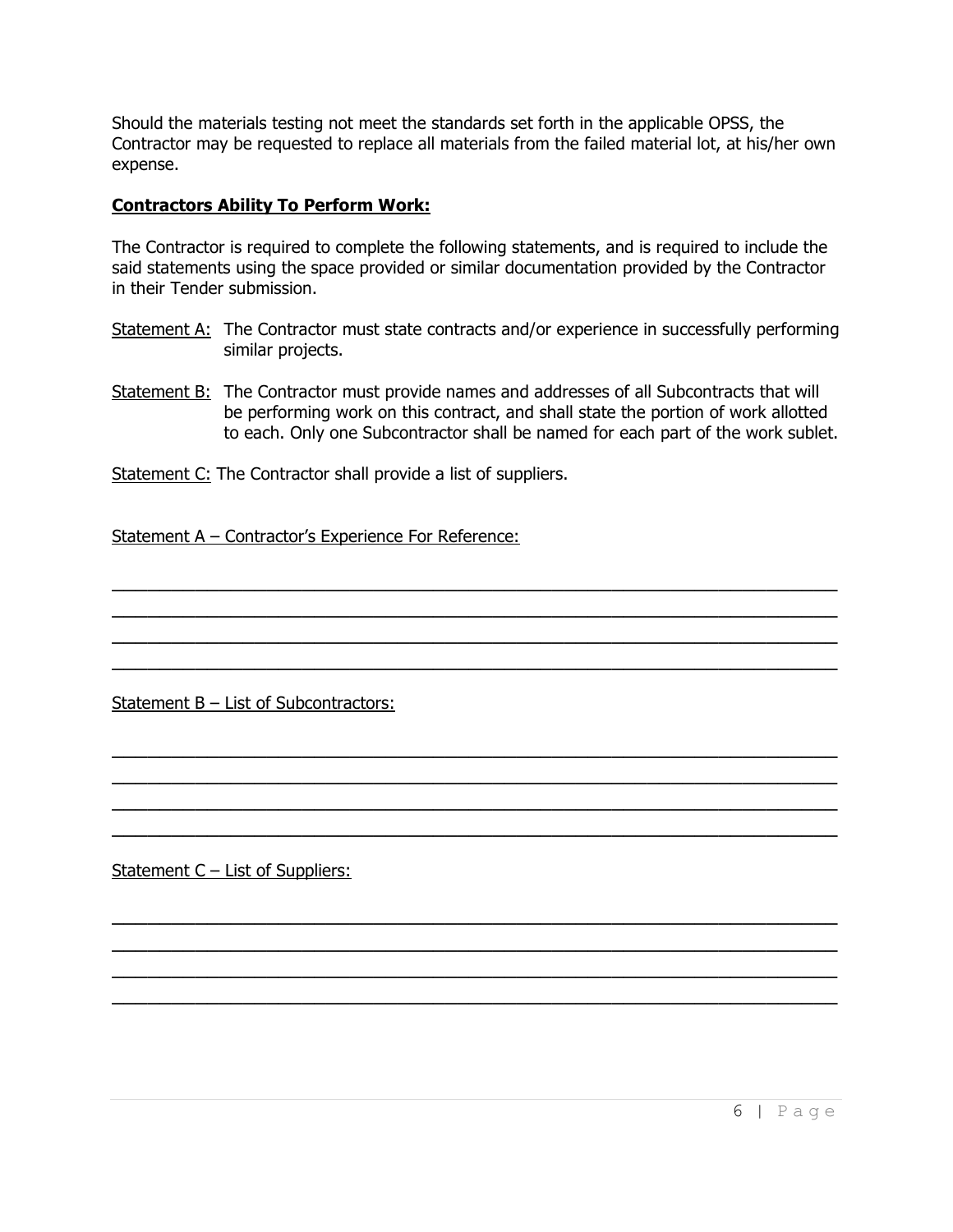### **Liability/Indemnification:**

The Contractor shall indemnify the Municipality, its officers, employees and agents from all claims, demands, actions, or other proceedings initiated by others arising out of or attributable to anything done, or omitted to be done by the Contractor, its officers, employees or agents in connection with the services performed or required to be performed under this Contract.

#### **Liability/Insurance:**

The Contractor shall maintain a policy of motor vehicle liability insurance for both owned and non-owned licensed vehicles having limits of not less than \$5,000,000.00 inclusive per occurrence for bodily injury, death, and damage to property.

The Contractor shall maintain a policy of general liability insurance having limits of not less than \$5,000,000.00 inclusive per occurrence for bodily injury, death, and damage to property.

The general liability policy shall include the Municipality as an additional insured, but only in respect of and for the duration of the services to be performed under this contract and shall contain a cross liability clause endorsement.

The Contractor shall provide proof of valid WSIB coverage.

Prior to the beginning of the Contract the Contractor must provide proof of insurance (certificate of insurance or certified copy of policy) to the Clerk of the Municipality. POLICY NO.: \_ INSURANCE CO.: \_\_\_\_\_\_\_\_\_\_\_\_\_\_ \_\_\_\_\_\_\_\_ AMOUNT: EXPIRY DATE:

#### **Motor Vehicles and Excess Loading:**

The Contractor is responsible for having and maintaining a valid CVOR (Commercial Vehicle Operator's Registration) certificate throughout the duration of this contract.

Where a vehicle is hauling materials for use on the work under the contract, in whole or in part upon a public highway and where motor vehicle registrations is required for such vehicle, the Contractor shall not cause or permit such vehicles to be loaded beyond the legal limit as specified in the Highway Traffic Act, whether such vehicle is registered in the name of the Contractor or otherwise, except where there are designated areas in the contract where overloading is permitted. The Contractor shall bear the onus of weighing disputed loads.

#### **Bidder Deposit And Holdback:**

Bidders are required to deposit a certified cheque or bid bond, payable to the Corporation of the Municipality of Powassan for 10% of the total bid price. Unsuccessful bidders' cheques will be returned upon award of the contract, and the successful bidders cheque will be returned upon satisfactory completion of all work stated in this contract.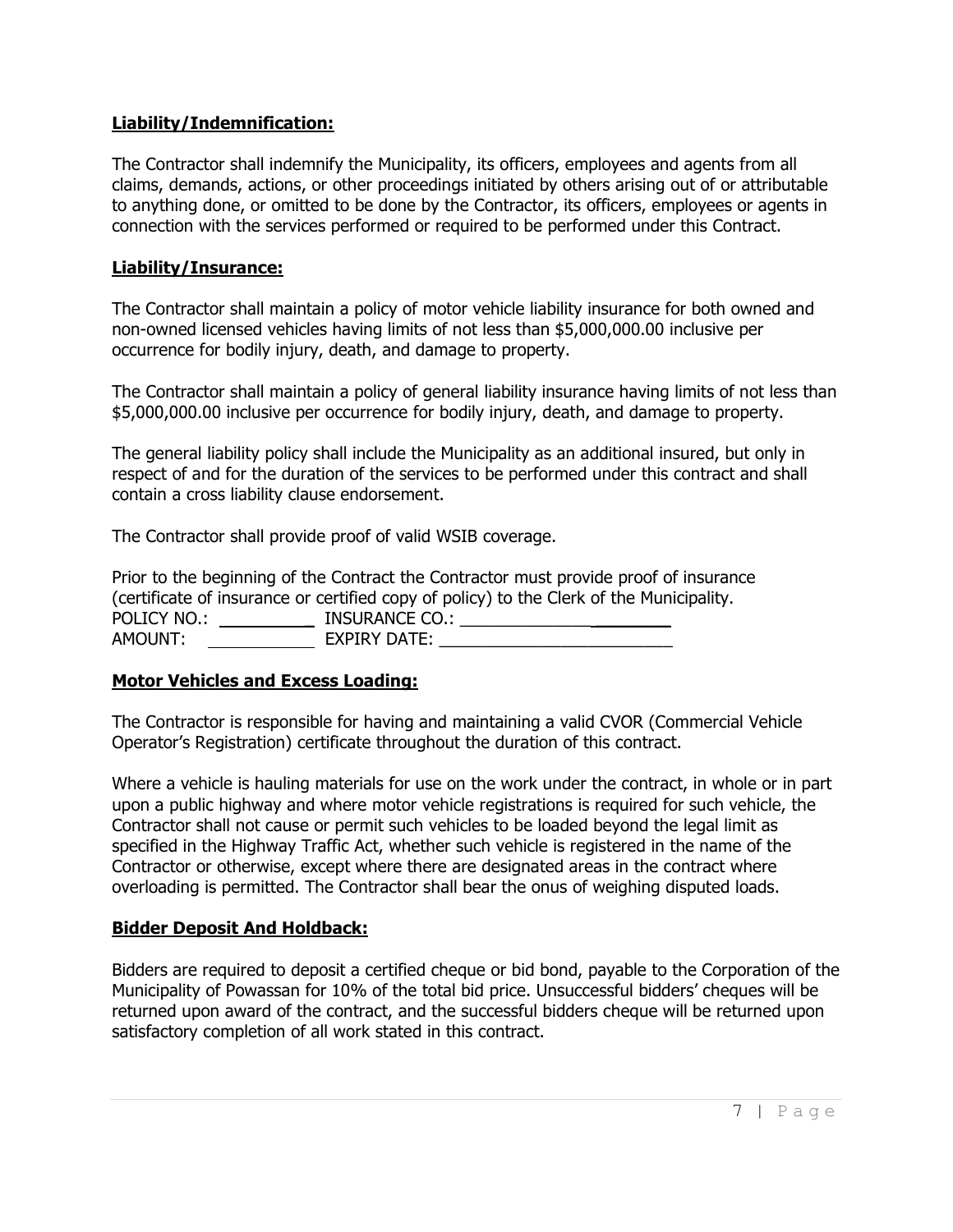The Municipality of Powassan will retain a Holdback of ten percent (10%) of the total invoiced amount. The release of Holdback will be made after forty-five (45) calendar days from the issue of Certificate of Substantial Performance by the Municipality. The release of the Holdback is contingent on the following:

- Performance of construction. All infrastructure constructed by the contractor performs as per the intended purpose, and no signs of faulty workmanship or materials are evident.
- The Contractor provides the Municipality with a document stating that all liabilities incurred during the construction of this project have been rectified, all subcontractors have been paid in full, and that there are no outstanding WSIB claims in relation to the Contractor's work for the Municipality.

# **Health & Safety:**

All work performed under this Contract must be carried out in accordance with the Municipality's Health and Safety Policy and any federal and provincial health and safety legislation and regulations. Failure to comply with this condition will be considered a breach of contract.

# **Breach of Contract and Contract Termination:**

If the Contractor or Municipality shall fail to meet the terms of the contract herein explained, the party conforming to the contract will have the opportunity to terminate the contract due to the other party breaching the contract. When a non-conformance is noticed by a party, the conforming party has a responsibility to notify (either by letter or email) the non-conforming party. The non-conforming party will have 10 business days to meet the terms of the contract, failure to do so will be a breach of contract and will be grounds for immediate dismissal.

Additionally, should the Contractor or Municipality knowingly provide false information during the completion of this contract document, it will be henceforth considered that the complying party was given insufficient information to formal accept the contract; meaning that the contract will be now in void, unless both parties can agree on new terms to this contract.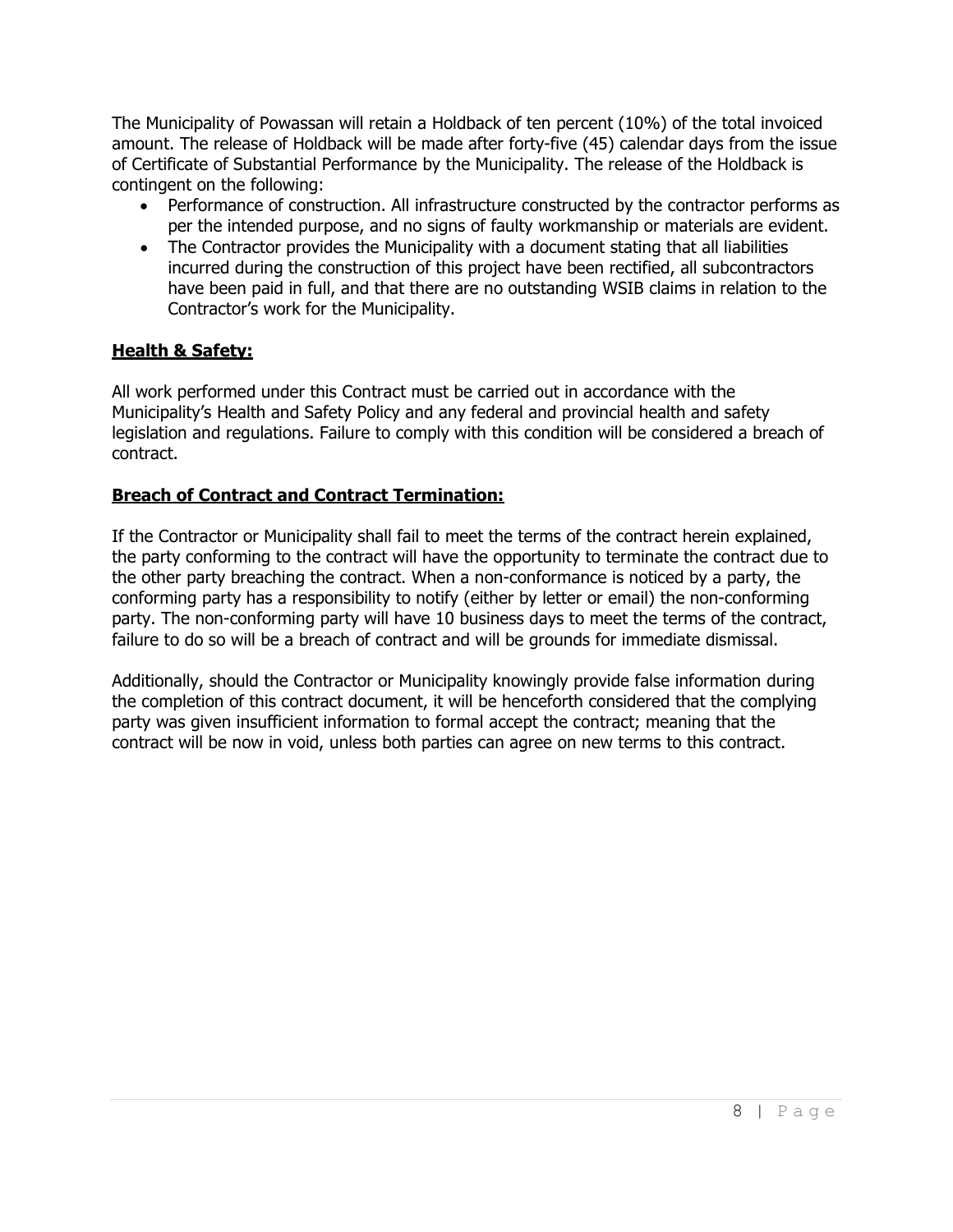#### **BID FORM**

The Contractor has carefully examined the conditions and specifications attached and referred to in this contract, and has carefully examined the site and work location and understands and accepts the said conditions and specifications, and for the prices set forth in this quote, hereby offers to furnish all labour, equipment and materials, except as otherwise specified in the contract, to complete the work in strict accordance with said conditions and specifications for the sum provided in the table below:

| <b>Item</b>  | <b>OPSS/Spec</b> | <b>Description</b>                                                                                       | <b>Unit</b>    | Quantity | <b>Unit Bid</b><br><b>Price</b> | <b>Total Bid</b> |
|--------------|------------------|----------------------------------------------------------------------------------------------------------|----------------|----------|---------------------------------|------------------|
|              |                  | <b>Big Bend Avenue</b>                                                                                   |                |          |                                 |                  |
| 1.           | 330              | Pulverization of<br>existing surface<br>treatment Full<br>Depth)                                         |                | 2740     | \$                              | \$               |
| $\mathbf{2}$ |                  | Asphalt Removal (at<br>start of construction<br>limits)                                                  | m <sup>2</sup> | 64       |                                 |                  |
| 3            | 206, 314, 501    | 50mm thick layer of<br>granular 'A'<br>(quarried) on<br>roadway and<br>100mm thick layer<br>on shoulders | Tonne          | 490      | \$                              | \$               |
| 4            | Appendix C       | 50mm lift of SP 12.5                                                                                     | <b>Tonnes</b>  | 360      | \$                              | \$               |
| 5            | 206, 314, 501    | Supply and place<br>granular 'A'<br>(quarried) in Private<br><b>Entrances</b>                            | <b>Tonnes</b>  | 40       | \$                              | \$               |
|              |                  |                                                                                                          |                |          | <b>HST</b>                      | \$               |
|              |                  |                                                                                                          |                |          | <b>Total Bid</b>                | \$               |

**Bidder Initials:\_\_\_\_\_\_**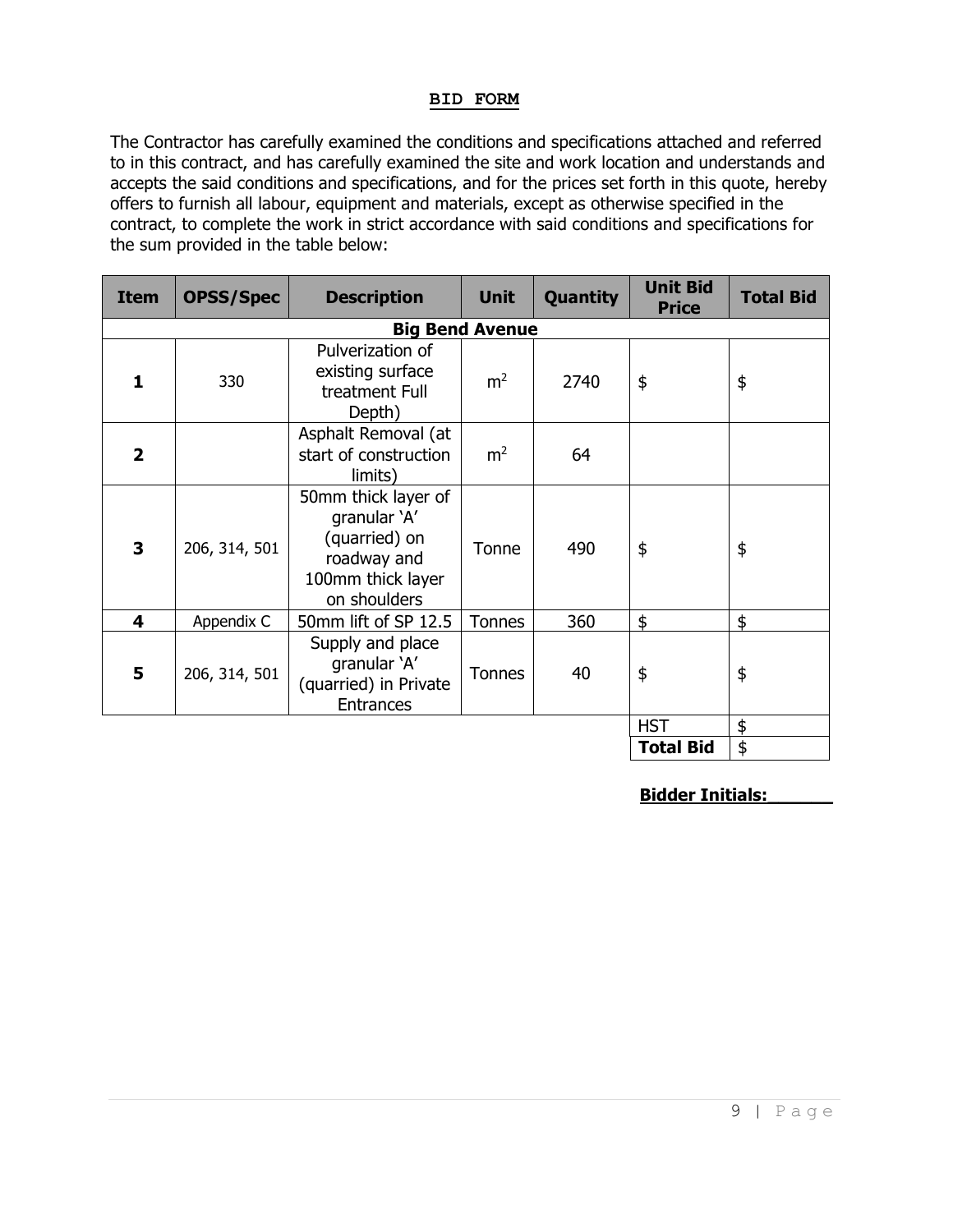#### **BID FORM**

**I/We (the Contractor) promise: that I/we are over the age of 18, are of right mind, are not under the influence of alcohol or controlled substances, wish to enter into a legally binding contract with the Municipality of Powassan, and agree to perform the work without undue delay to ensure work is completed as specified by the above stated Tender no later than: AUGUST 26, 2022**

| hereinafter referred to as the<br>"Contractor" (Print)<br>Address:                                                                                                                     |  |
|----------------------------------------------------------------------------------------------------------------------------------------------------------------------------------------|--|
| the control of the control of the control of the control of the control of the control of<br>the control of the control of the control of the control of the control of the control of |  |
|                                                                                                                                                                                        |  |
|                                                                                                                                                                                        |  |
|                                                                                                                                                                                        |  |
|                                                                                                                                                                                        |  |
| <b>Witness or Firm Seal</b>                                                                                                                                                            |  |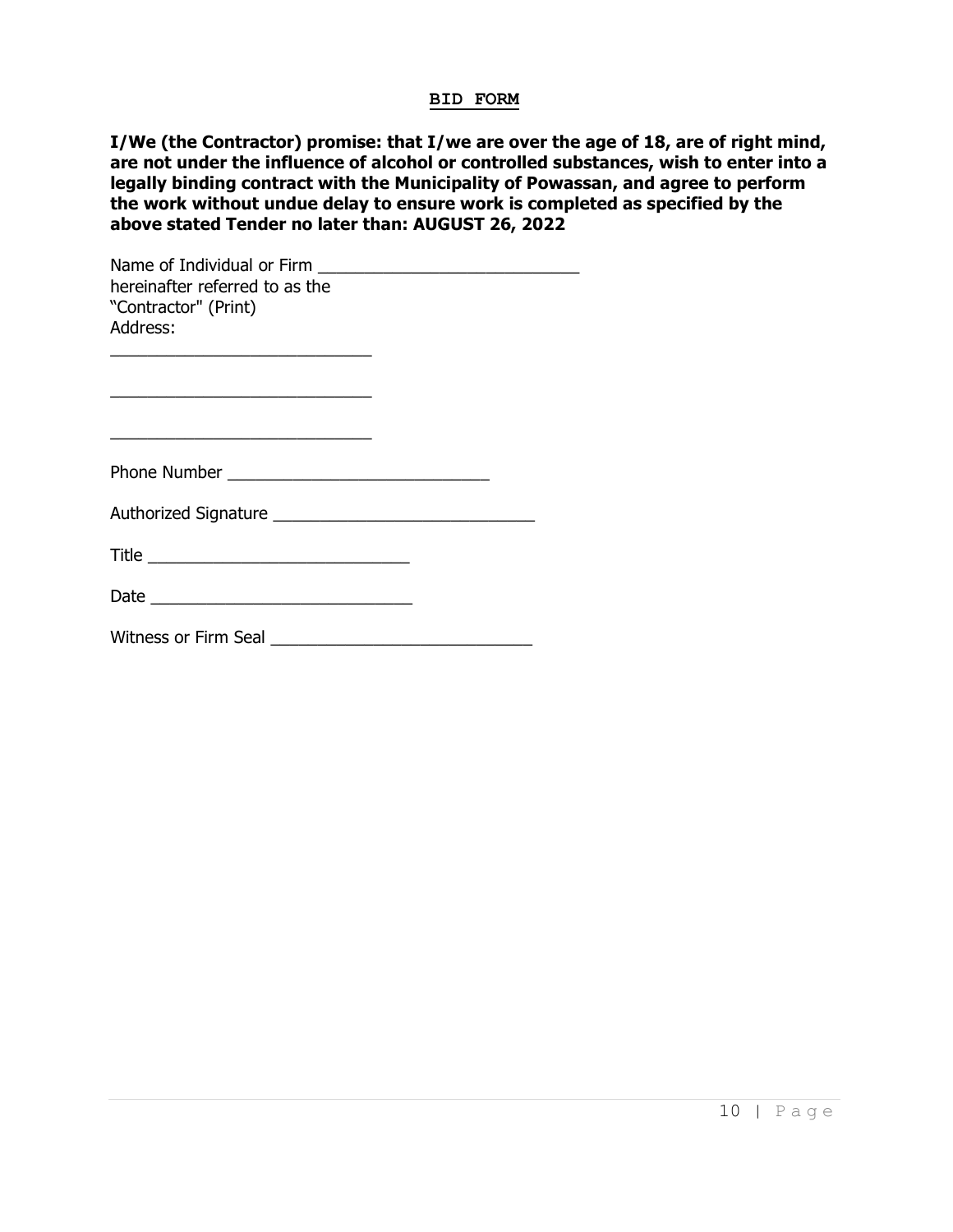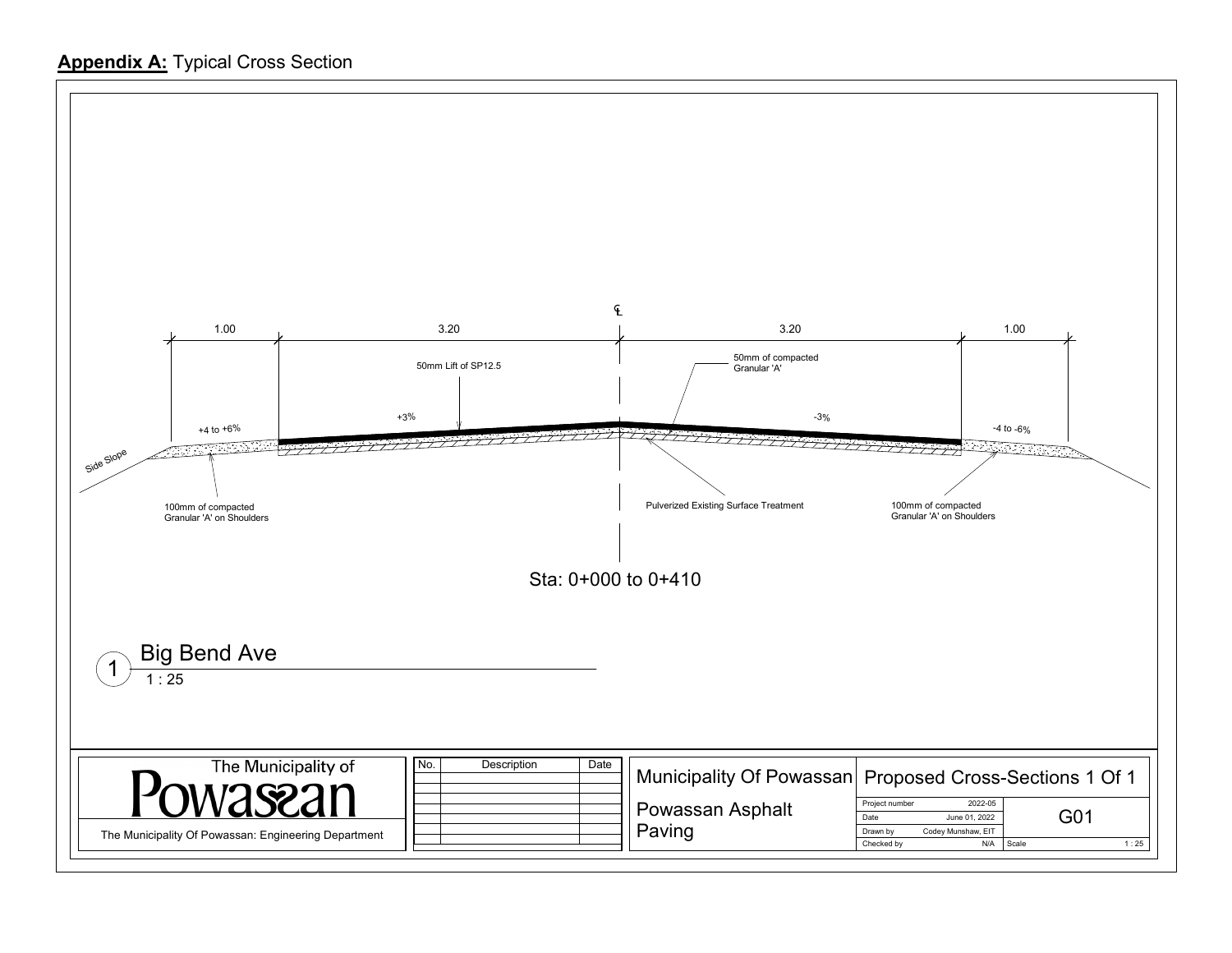

# **Proposed Asphalt Paving Locations - 1 OF 1**

Project Number: 2022-05 Big Bend Ave Municipality of Powassan



**LEGEND**

= 50mm lift of SP12.5

Produced By: Public Works- Engineering Services Municipality Of Powassan © CGIS Spatial Solutions



**Scale:** Not to Scale

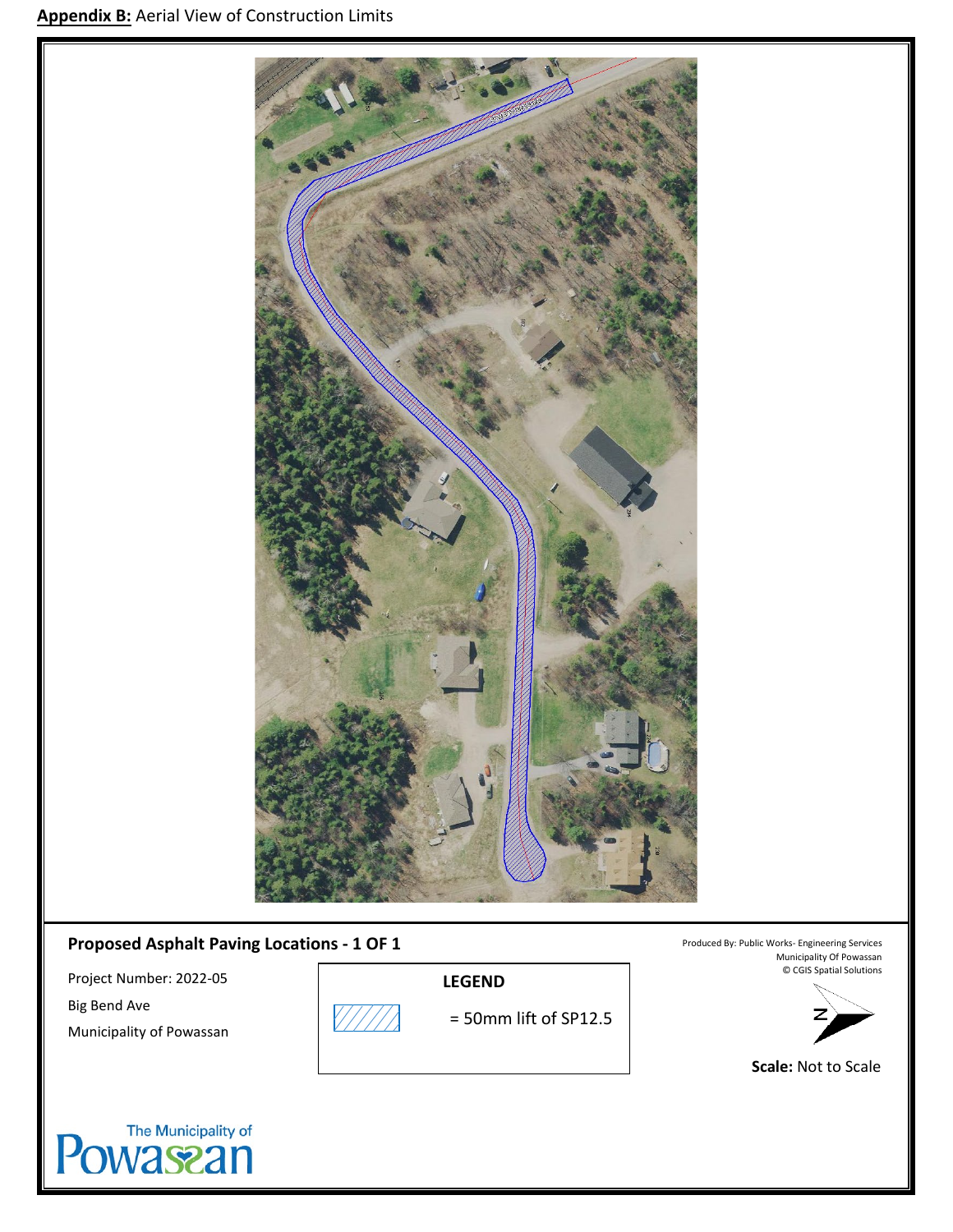

**NORTH BAY SUPPLEMENTARY SPECIFICATION NBSS 1101 MATERIAL SPECIFICATION V. 2016.MR.8 OPSS.MUNI 1101 MATERIAL SPECIFICATION FOR PAGE 1 PERFORMANCE GRADE ASPHALT CEMENT**

#### **Table of Contents**

| $\mathbf{1}$            |                                                                                |  |
|-------------------------|--------------------------------------------------------------------------------|--|
| 2 <sup>1</sup>          |                                                                                |  |
| 2.1                     |                                                                                |  |
| 2.2                     |                                                                                |  |
| 2.3                     | American Association of State Highway and Transportation Officials (AASHTO)  2 |  |
| $\overline{\mathbf{3}}$ |                                                                                |  |
| 4                       |                                                                                |  |
| 4.1                     |                                                                                |  |
| 4.2                     |                                                                                |  |
| 4.3                     |                                                                                |  |
| 4.4                     |                                                                                |  |
|                         |                                                                                |  |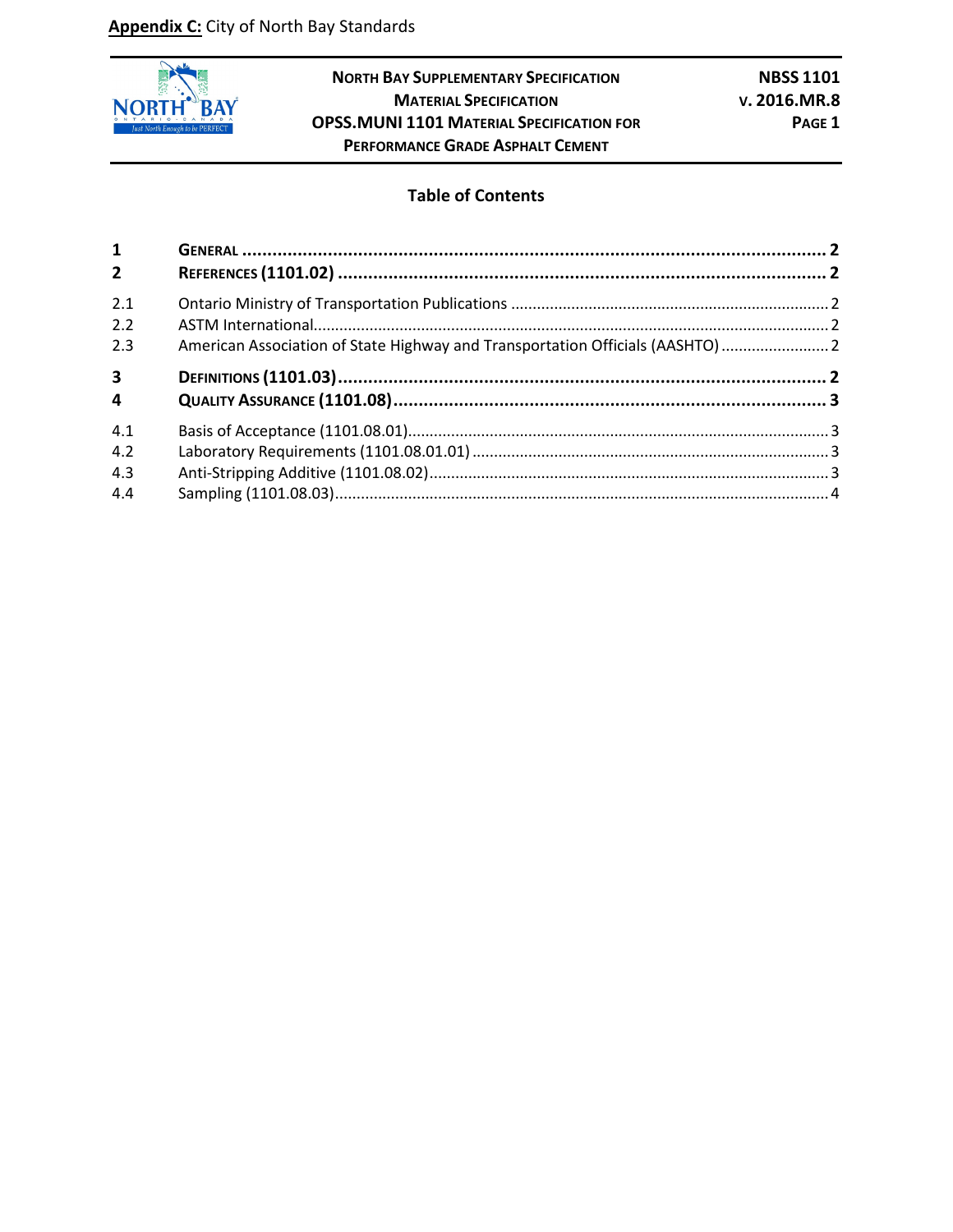

# **NBSS 1101 – MATERIAL SPECIFICATION FOR PERFORMANCE GRADE ASPHALT CEMENT (OPSS 1101 SUPPLEMENTARY SPECIFICATION)**

#### <span id="page-13-0"></span>**1 GENERAL**

a) The following are amendments and additions to the November 2013 revision.

# <span id="page-13-1"></span>**2 REFERENCES (1101.02)**

#### <span id="page-13-2"></span>**2.1 ONTARIO MINISTRY OF TRANSPORTATION PUBLICATIONS**

- a) LS-299 Determining Asphalt Cement's Resistance to Ductile Failure Using Double Edge Notched Tension Test (DENT)
- b) LS-308 Determination of Performance Grade of Physically Aged Asphalt Cement Using Extended Bending Beam Rheometer (BBR) Method

#### <span id="page-13-3"></span>**2.2 ASTM INTERNATIONAL**

a) D 7343-12 Standard Practice for Optimization, Sample Handling, Calibration, and Validation of X-ray Fluorescence Spectrometry Methods for Elemental Analysis of Petroleum Products and **Lubricants** 

#### <span id="page-13-4"></span>**2.3 AMERICAN ASSOCIATION OF STATE HIGHWAY AND TRANSPORTATION OFFICIALS (AASHTO)**

a) T 350-14 Standard Method of Test for Multiple Stress Creep Recovery (MSCR) Test of Asphalt Binder Using a Dynamic Shear Rheometer (DSR)

# <span id="page-13-5"></span>**3 DEFINITIONS (1101.03)**

- a) **Low Temperature Limiting Grade (LTLG)** means the warmest of the Limiting Grades, TL, obtained for 1 hour, 24 hours, 72 hours and the two conditioning temperatures according to LS-308, and Form B of LS-308.
- b) **Low Temperature Performance Grade (-YY)** means the low temperature performance grade of PGAC specified elsewhere in the Contract Documents where the PGAC grade specified is PGAC XX-YY.
- c) **Performance Graded Asphalt Cement (PGAC)** means an asphalt binder that is produced from petroleum residue, either with or without the addition of nonparticulate modifiers and meets the requirements of AASHTO M 320 or M 332.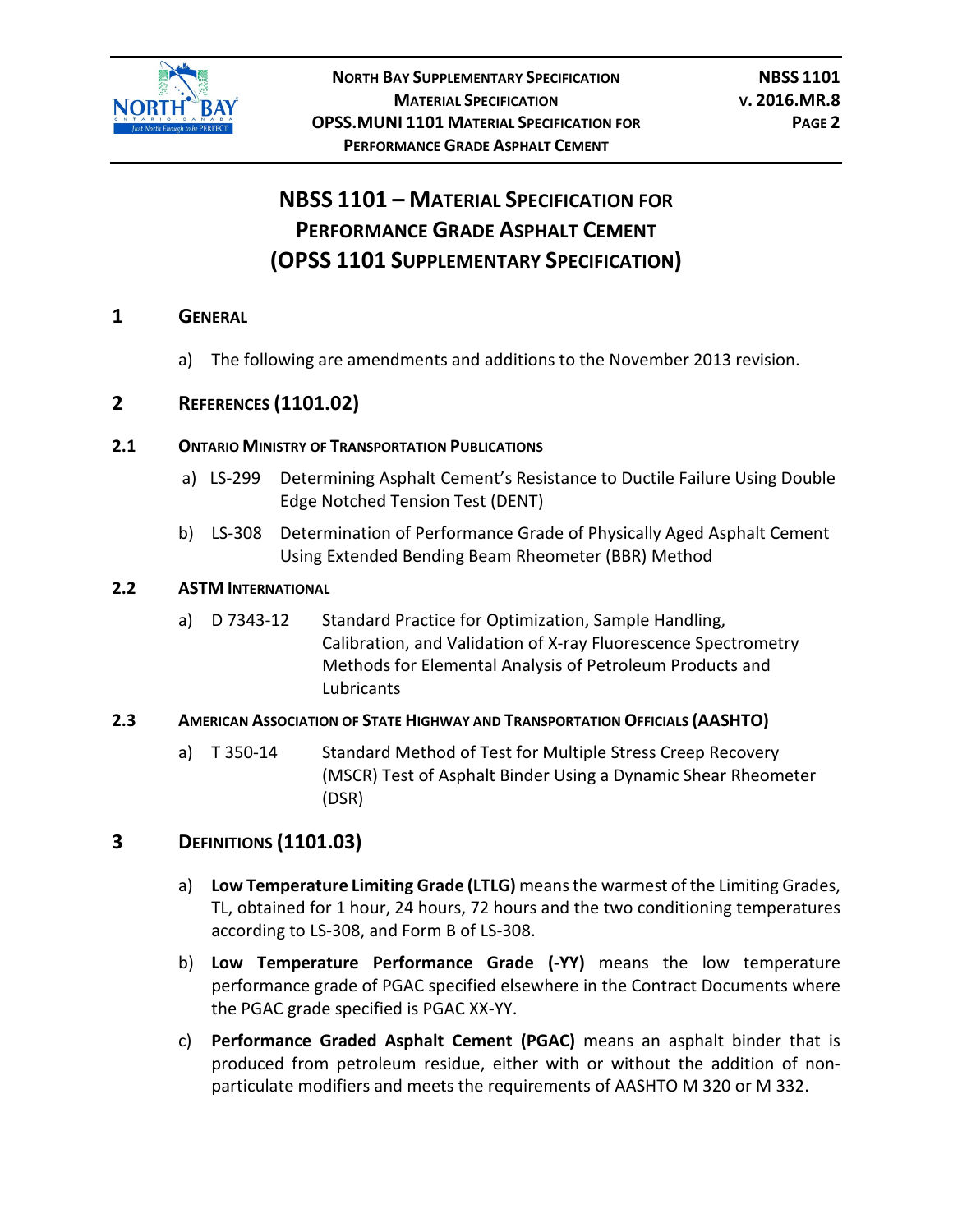

- d) **PGAC XX-YY** means PGAC with XX being the high temperature performance grade and –YY being the low temperature performance grade, as specified elsewhere in the Contract Documents, and meets the requirements of AASHTO M 320.
- e) **PGAC XXS-YY** means PGAC graded using Multiple Stress Creep Recovery (MSCR) test for standard traffic level, as specified elsewhere in the Contract Documents, and meets the requirements of AASHTO M 332.
- f) **PGAC XXH-YY** means PGAC graded using Multiple Stress Creep Recovery (MSCR) test for high traffic level, as specified elsewhere in the Contract Documents, and meets the requirements of AASHTO M 332.
- g) **PGAC XXV-YY** means PGAC graded using Multiple Stress Creep Recovery (MSCR) test for very high traffic level, as specified elsewhere in the Contract Documents, and meets the requirements of AASHTO M 332.

# <span id="page-14-0"></span>**4 QUALITY ASSURANCE (1101.08)**

### <span id="page-14-1"></span>**4.1 BASIS OF ACCEPTANCE (1101.08.01)**

- a) Material acceptance of asphalt cement for performance grading and the properties and attributes shown in Table 1 shall be determined by the owner based on QA test results conducted by the Owner's designated laboratory, unless superseded by referee test results, according to the requirements of the Contract Documents.
- b) Three samples are required at a time when requested by the Contract Administrator for QA Laboratory testing. Sample frequency and location shall be determined by the Contract Administrator.
- c) The Contractor shall be provided with test results from the tests that are completed.

#### <span id="page-14-2"></span>**4.2 LABORATORY REQUIREMENTS (1101.08.01.01)**

a) The laboratory conducting PGAC testing shall have participated in the most recent AASHTO Materials Reference Laboratory proficiency sample correlation program for PGAC and the most recent MTO correlation for all PGAC testing to be carried out.

#### <span id="page-14-3"></span>**4.3 ANTI-STRIPPING ADDITIVE (1101.08.02)**

The Contractor may request that an allowance be made for the impact of the antistripping additive on a PGAC grade for QA or referee purposes provided that:

- a) It was not added at the supplier depot to a PGAC containing polyphosphoric acid (PPA); and that
- b) When production begins the Contractor submits to the Contract Administrator complete AASHTO M 320 test results for the following: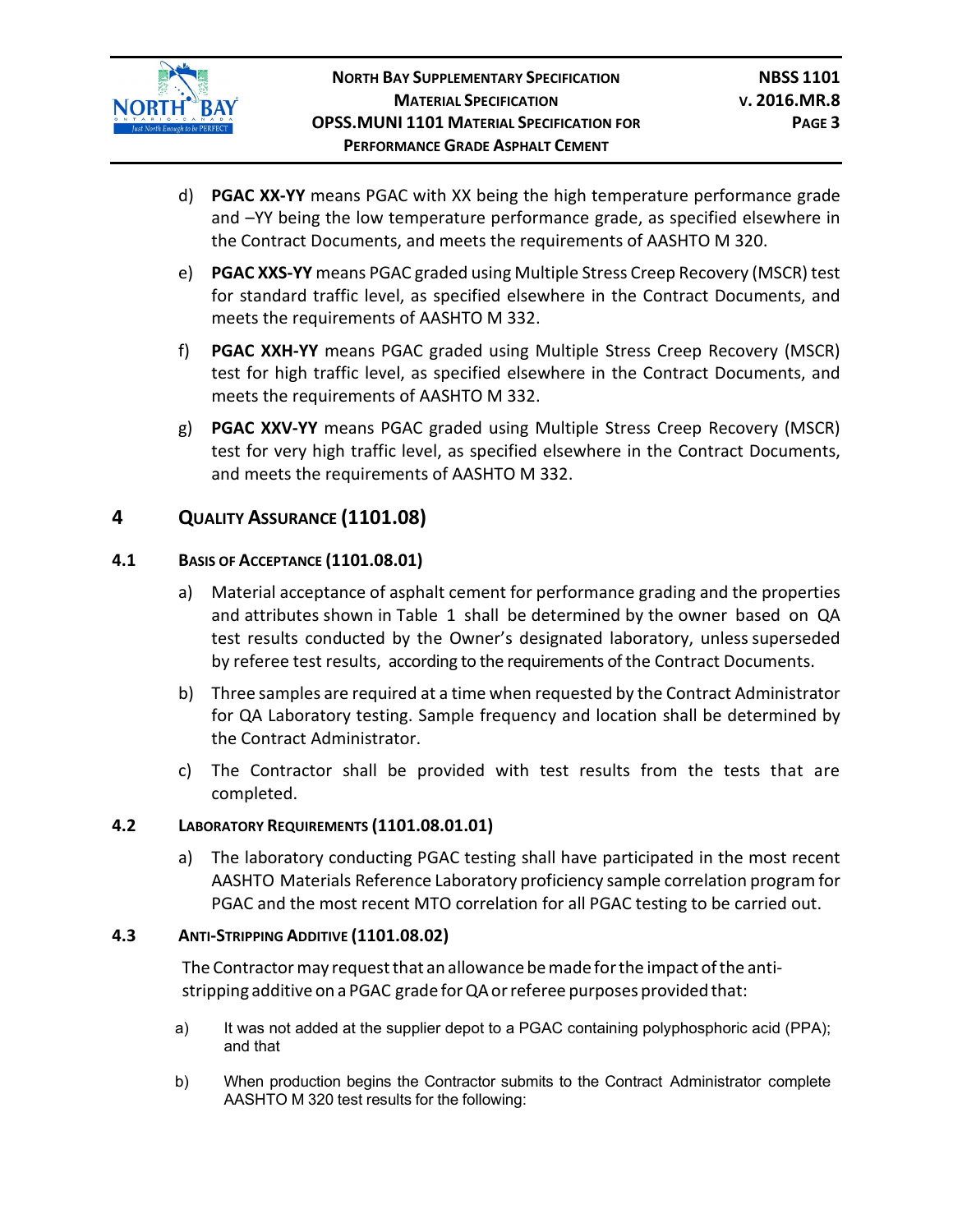

- i) Asphalt cement with anti-stripping additive at the percentage identified in the mix design.
- ii) Asphalt cement without the anti-stripping additive.

#### <span id="page-15-0"></span>**4.4 SAMPLING (1101.08.03)**

- a) The Contract Administrator shall determine the frequency of sampling and testing for each grade of PGAC based on the HMA tender quantity. The Contract Administrator shall determine the quantity and location of HMA to be represented by each PGAC sample. When only one sample is taken on the job, the sample shall be deemed to represent all HMA placed on the Contract with that PGAC grade.
- b) All samples shall be obtained during the production of the asphalt mix at the asphalt mix plant from the storage tank which is directly feeding the production of the asphalt mix according to AASHTO T 40 and the asphalt plant's health and safety plan. The asphalt plant's health and safety plan and procedure for sampling shall be reviewed in advance.
- c) Sample quantity, labelling and delivery requirements shall be according to Table 2. Samples shall be delivered in a condition suitable for testing.

#### **4.4.1 REFEREE TESTING (1101.08.06)**

- a) The Contract Administrator shall select a referee testing laboratory acceptable to the Owner within 3 Business Days following the Contractor's written notification to invoke referee testing. Referee test samples shall be delivered to the referee testing laboratory from the QA laboratory by the Contract Administrator.
- b) Testresults generatedby therefereelaboratory shallbeusedtore-evaluatethePGAC to determine whether the product conforms to the Contract Documents and the disposition of the HMA represented by the sample tested.
- c) Referee testing shall be carried out in the presence of the Owner's designate. The Contractor may observe the testing at no cost to the Owner.
- d) Observersshallfollow the referee laboratory protocolsfor accessto the premises and testing equipment and shall not unnecessarily impede the progress of the testing. Observers shall be permitted to validate sample identification and view sample condition. Subject to safety requirements, test method and equipment limitations, they shall also be permitted to observe test procedures, take notes, view equipment readings, and review completed work sheets while in attendance. The taking of photographs and videos shall not be permitted.
- e) Concerns with sample condition or sample identification shall be made known to all observers prior to commencement of the referee testing. Comments on deviations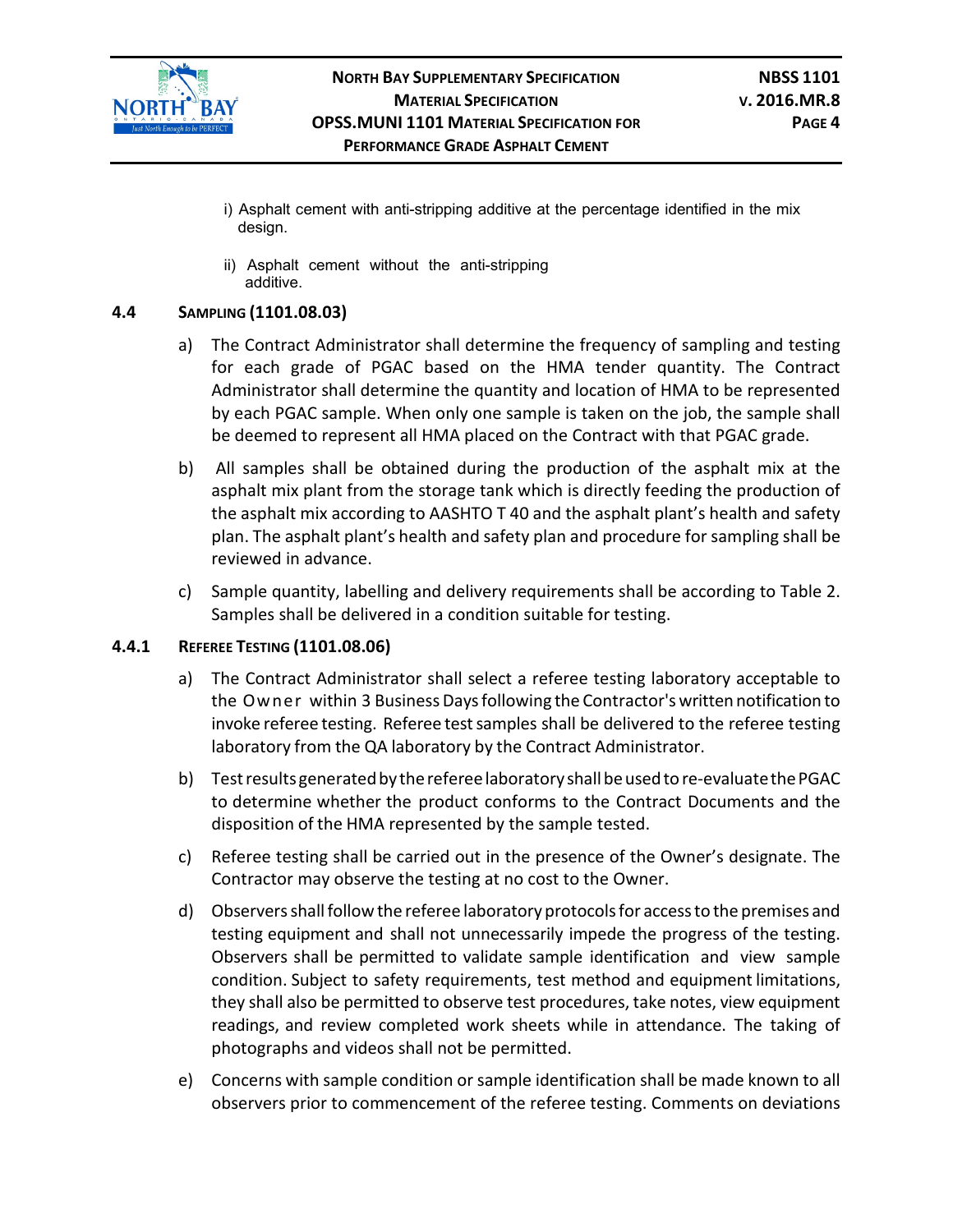

from the applicable test method shall be made at the time of referee testing. Unresolved concerns shall be specific in nature and submitted in writing to the referee laboratory's designated representative and the other observers present, at the time of testing.

f) Table 1

Additional Asphalt Cement Testing Requirements and Acceptance Criteria for All PG Grades

| <b>PGAC</b><br>Grade                                                                  | <b>Property and</b><br><b>Attributes</b><br>(Unit)                               |                          | <b>Test</b><br><b>Method</b>             | <b>Results</b><br><b>Reported</b><br><b>Rounded to</b><br>the Nearest | <b>Acceptance Criteria</b>                                         | Rejectable                                                     |  |
|---------------------------------------------------------------------------------------|----------------------------------------------------------------------------------|--------------------------|------------------------------------------|-----------------------------------------------------------------------|--------------------------------------------------------------------|----------------------------------------------------------------|--|
|                                                                                       | Ash<br>Content, %                                                                | <b>PG XX-28</b>          |                                          | 0.1                                                                   | $\leq 0.8$                                                         | > 0.8                                                          |  |
| <b>All PGAC</b><br>Grades                                                             | by mass of<br>residue                                                            | <b>PG XX-34</b>          | LS-227                                   |                                                                       | $\leq 0.8$                                                         | > 0.8                                                          |  |
|                                                                                       | $(\%)$                                                                           | <b>PG XX-40</b>          |                                          |                                                                       | $≤ 1.0$                                                            | > 1.0                                                          |  |
| <b>AII PGAC</b><br>Grades<br>with the<br>Exception<br>of PG 58-<br>28 and<br>PG 52-34 | grade (LTLG) (°C)                                                                | Low temperature limiting | LS-308                                   | 0.5                                                                   | $\leq$ -YY                                                         | $> -YY$                                                        |  |
|                                                                                       | Grade Loss (°C)                                                                  |                          | LS-308                                   | 0.5                                                                   | ≤ 6.0                                                              | > 6.0                                                          |  |
|                                                                                       | Non-recoverable creep<br>compliance at 3.2 kPa<br>(Jnr-3.2) (kPa <sup>-1</sup> ) |                          | <b>AASHTO</b><br>T 350. For              | 0.01                                                                  | $\leq 4.5$                                                         | > 4.5                                                          |  |
|                                                                                       | Average percent<br>recovery at 3.2 kPa<br>$(R3.2)$ $(\%)$                        |                          | testing<br>temperatu<br>re see<br>Note 1 | 0.1                                                                   | $\geq$ the lesser of<br>$[(29.371) (Jnr-3.2)]$<br>$0.2633$ ] or 50 | < the lesser of<br>$[(29.371) (Jnr-3.2)-0.2633]$<br>-10] or 50 |  |
|                                                                                       |                                                                                  | <b>PG XX-28</b>          |                                          |                                                                       | $\geq 8.0$                                                         | < 8.0                                                          |  |
|                                                                                       | CTOD, $\delta_{\rm t}$<br>(mm)                                                   | <b>PG XX-34</b>          | LS-299                                   | 0.1                                                                   | $\geq 12.0$                                                        | < 12.0                                                         |  |
|                                                                                       |                                                                                  | <b>PG XX-40</b>          |                                          |                                                                       | ≥ 16.0                                                             | ~16.0                                                          |  |
| Notes:                                                                                |                                                                                  |                          |                                          |                                                                       |                                                                    |                                                                |  |

1. The testing temperature shall be 52°C for PGAC Zone 1 and 58°C for PGAC Zones 2 and 3.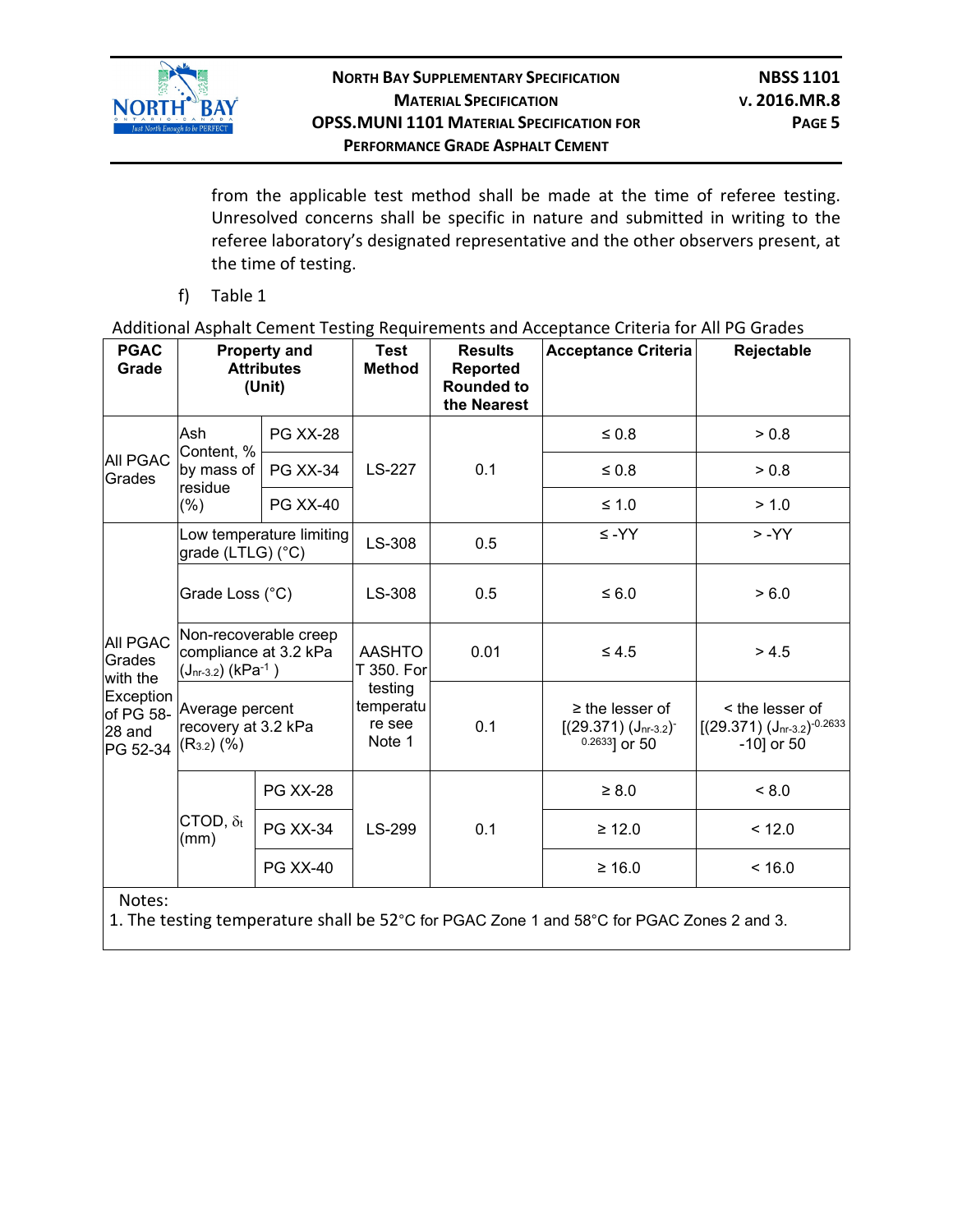

**NORTH BAY SUPPLEMENTARY SPECIFICATION NBSS 1151 MATERIAL SPECIFICATION V. 2016.MR.8 OPSS.MUNI 1151 MATERIAL SPECIFICATION FOR PAGE 1 SUPERPAVE AND STONE MASTIC ASPHALT MIXTURES**

#### **Table of Contents**

| $1 \quad \blacksquare$ |  |
|------------------------|--|
| $2^{\sim}$             |  |
|                        |  |
| 2.1                    |  |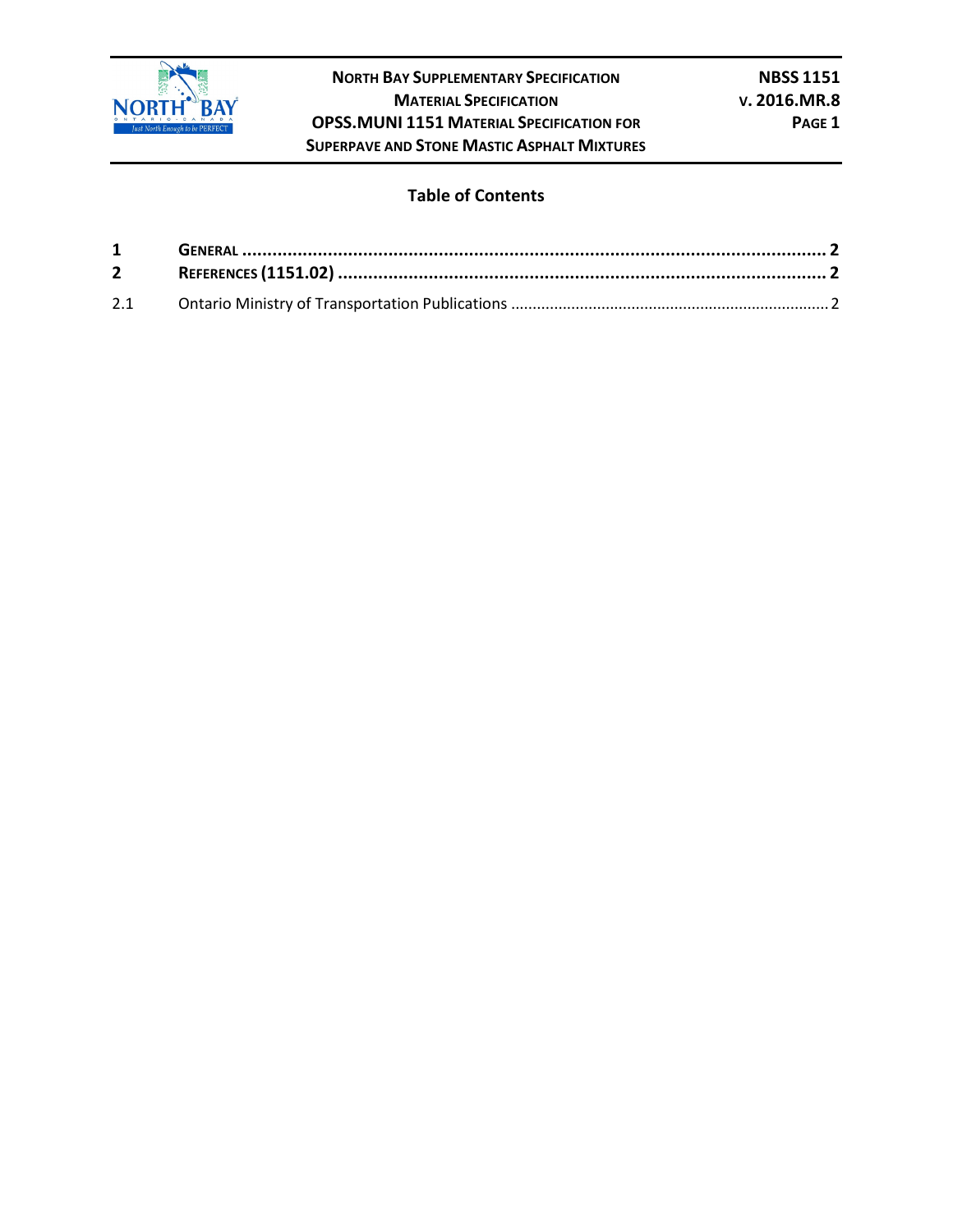

# **NBSS 1151 – MATERIAL SPECIFICATION FOR SUPERPAVE AND STONE MASTIC ASPHALT MIXTURES (OPSS 1151 SUPPLEMENTARY SPECIFICATION)**

### **1 GENERAL**

a) The following are amendments and additions to the November 2006 revision.

# **2 REFERENCES (1151.02)**

#### **2.1 ONTARIO MINISTRY OF TRANSPORTATION PUBLICATIONS**

- a) LS-227 Determination of Ash Content
- b) LS-229 Determining Asphalt Cement's Resistance to Ductile Failure Using Double Edge Notched Tension Test (DENT)
- c) LS-308 Determination of Performance Grade of Physically Aged Asphalt Cement Using Extended Bending Beam Rheometer (BBR) Method

# **3 MATERIALS (1151.05)**

# **3.1 AGGREGATES (1151.05.02)**

Refer to Table 1 for gradation for Superpave and SMA.